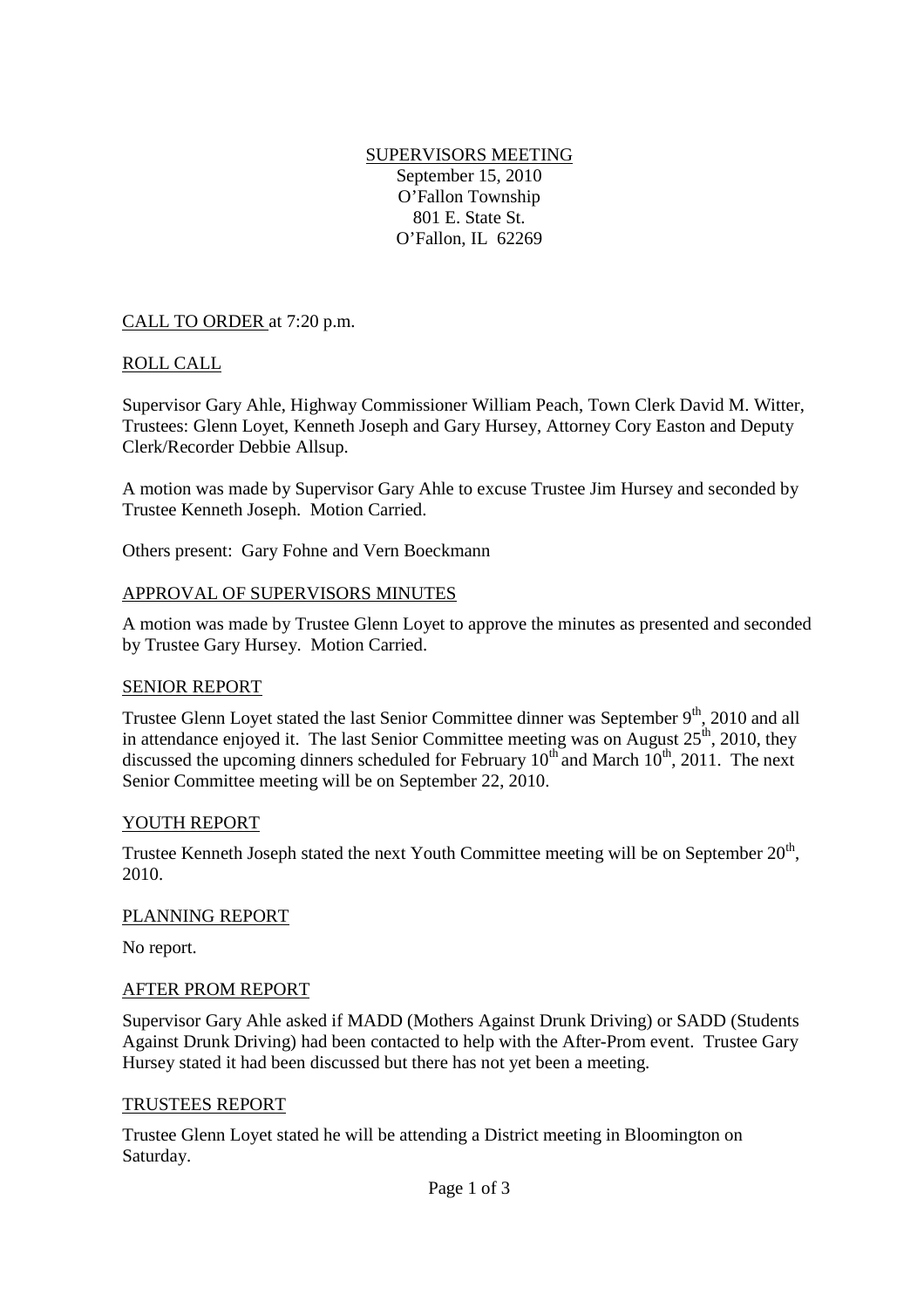# TOWN CLERK REPORT

Town Clerk Dave Witter stated we received another email from Michael Nowak as a follow-up to a previous email sent. The initial email was dated August  $9<sup>th</sup>$ , 2010 concerning a stop sign at Witte, Heck and County Line Road. The email received today is follow-up stating he had not received a response and there has not been anything done to the 3-way intersection. Highway Commissioner Peach stated he had received both emails. A discussion followed.

# SUPERVISORS REPORT

Supervisor Gary Ahle stated we had received a Thank You from the OTHS Endowment Fund for the donation.

We had recently been contact by the MetroEast Park and Recreation District regarding a survey on trails supported and/or maintained by O'Fallon Township. Although we do not support or maintain any trails the survey was completed and submitted accordingly. A brief discussion followed.

Supervisor Ahle reported he will be picking up the election supplies on Wednesday, October  $27<sup>th</sup>$ , 2010 at 9:30 a.m. The General Election will be on November  $2<sup>nd</sup>$ , 2010. The office is working on a contact list for all 18 (eighteen) precincts located within O'Fallon Township.

## UNFINISHED BUSINESS

None.

# NEW BUSINESS

A hall rental application was submitted by the O'Fallon Police Department and O'Fallon Fire Department to use our facility on September 21, 2010 from 10:00 a.m. to 2:00 p.m. for a Hazmat meeting with the St. Clair County Sheriff's Department. A motion was made by Supervisor Gary Ahle to approve the hall rental application and waive all associated fees and seconded by Trustee Gary Hursey. Roll Call: G. Loyet – aye; G. Ahle – aye; K Joseph – aye and G. Hursey – aye. Motion Carried.

# APPROVAL OF SUPERVISORS BILLS

| Town Fund                      | 8,697.35 |
|--------------------------------|----------|
| <b>General Assistance Fund</b> | 2,052.40 |

Trustee Glenn Loyet made a motion to authorize the bills of the Supervisor and seconded by Trustee Gary Hursey. Roll Call: G. Loyet – aye; G. Ahle – aye; K Joseph – aye and G. Hursey – aye. Motion Carried.

PUBLIC INPUT

None.